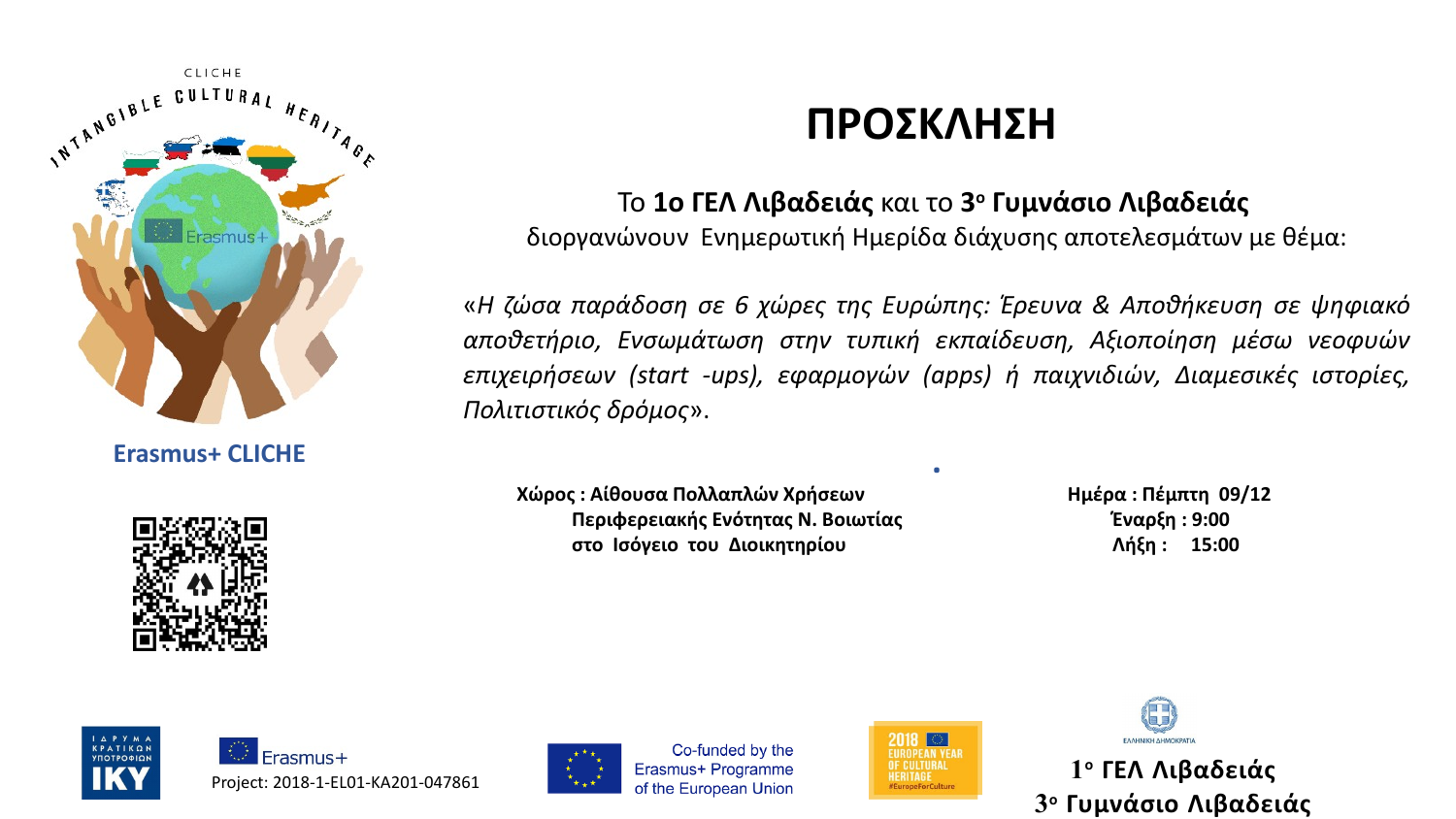ERASMUS+ CLICHE (2018-21) MULTIPLIER EVENT LEVADIA, GREECE

| TIME                                                  | TITLE                                                                          | <b>SPEAKER</b>                                                                                           |  |  |
|-------------------------------------------------------|--------------------------------------------------------------------------------|----------------------------------------------------------------------------------------------------------|--|--|
| $9.00 - 9.30$                                         | Greetings                                                                      |                                                                                                          |  |  |
| <b>KEYNOTE SPEAKERS</b>                               |                                                                                |                                                                                                          |  |  |
| 9.30-10.00                                            | 'ICH and Maths'                                                                | Olympia Orphanidou<br>Mathematics teacher, UNESCO SCHOOL -<br>Lyceum of Agios Antonios, Limassol, Cyprus |  |  |
| 10.00-10.30                                           | 'Contemporary aspects of Greek traditional dance:<br>theory and practice'      | <b>George Foutzoulas</b><br>Teacher of traditional dances, Greece                                        |  |  |
| <b>ERASMUS+ CLICHE PARTNER SCHOOLS PRESENTASTIONS</b> |                                                                                |                                                                                                          |  |  |
| 10.30-10.45                                           | 'Living Heritage & Erasmus+CLICHE in Bulgaria-<br>Razlog area'                 | Dr Elena Sayanova<br>English teacher                                                                     |  |  |
| 10.45-11.00                                           | 'Living Heritage & Erasmus+CLICHE in Lithuania-<br>Kedainiai area'             | <b>Gitana Kaupiene</b><br>English teacher                                                                |  |  |
| 11.00-11.15                                           | 'Living Heritage & Erasmus+CLICHE in Slovenia -<br>Bela Krajina area'          | <b>Marta Strmec</b><br>English teacher                                                                   |  |  |
| 11.15-11.30                                           | 'Living Heritage & Erasmus+CLICHE in Cyprus'                                   | <b>Annette Nikolaou Evangelou</b><br>Spanish & French teacher                                            |  |  |
| 11.30-11.45                                           | 'Living Heritage & Erasmus+CLICHE in Estonia--<br>Lake Peipus - Old Believers' | <b>Maria Jefimova</b><br><b>School Project manager</b>                                                   |  |  |
| 11.45-12.00<br>12.00-12.15                            | 'Living Heritage & Erasmus+CLICHE in Greece -<br>Viotia area'                  | <b>Vicky Gerakopoulou</b><br><b>Vivi Carouzou</b>                                                        |  |  |
| $12.15 - 12.45$                                       | <b>Break</b>                                                                   |                                                                                                          |  |  |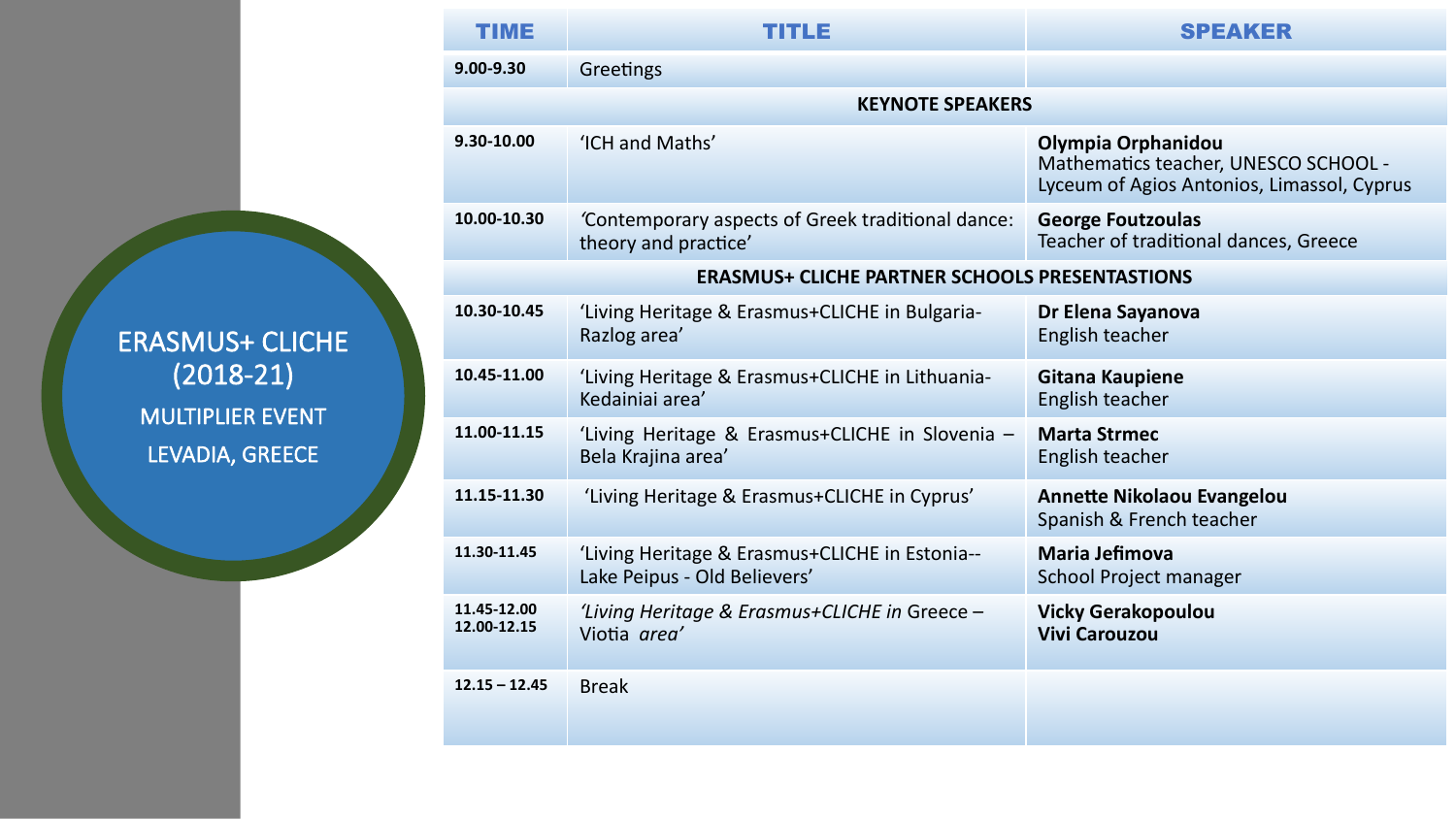## ERASMUS+ CLICHE (2018-21) MULTIPLIER EVENT LEVADIA, GREECE

| <b>WORKSHOPS</b> |                                                                                          |                                             |  |
|------------------|------------------------------------------------------------------------------------------|---------------------------------------------|--|
| <b>TIME</b>      | <b>TITLE</b>                                                                             | <b>NAME</b>                                 |  |
| $1.00 - 1.30$    | DOLL MAKING - OLD BELIEVERS                                                              | <b>VICTORIA EURICH/ESTONIA</b>              |  |
| $1.30 - 2.00$    | <b>TRADITIONAL GREEK MOTIFS ON TOTE BAGS</b>                                             | ELPIDA GEORGOPOULOU<br><b>BARTHOLOMATOU</b> |  |
| $2.00 - 2.30$    | <b>GREEK DANCES</b>                                                                      | <b>GEORGE FOUTZOULAS</b>                    |  |
| $2.30 - 3.00$    | COCKTAILS WITH TSIPOURO, MASTIC, GUM SYRUP,<br><b>SPEARMINT &amp; SWEET BUBBLE WATER</b> | <b>GIANNIS GIOVANOUDIS</b>                  |  |